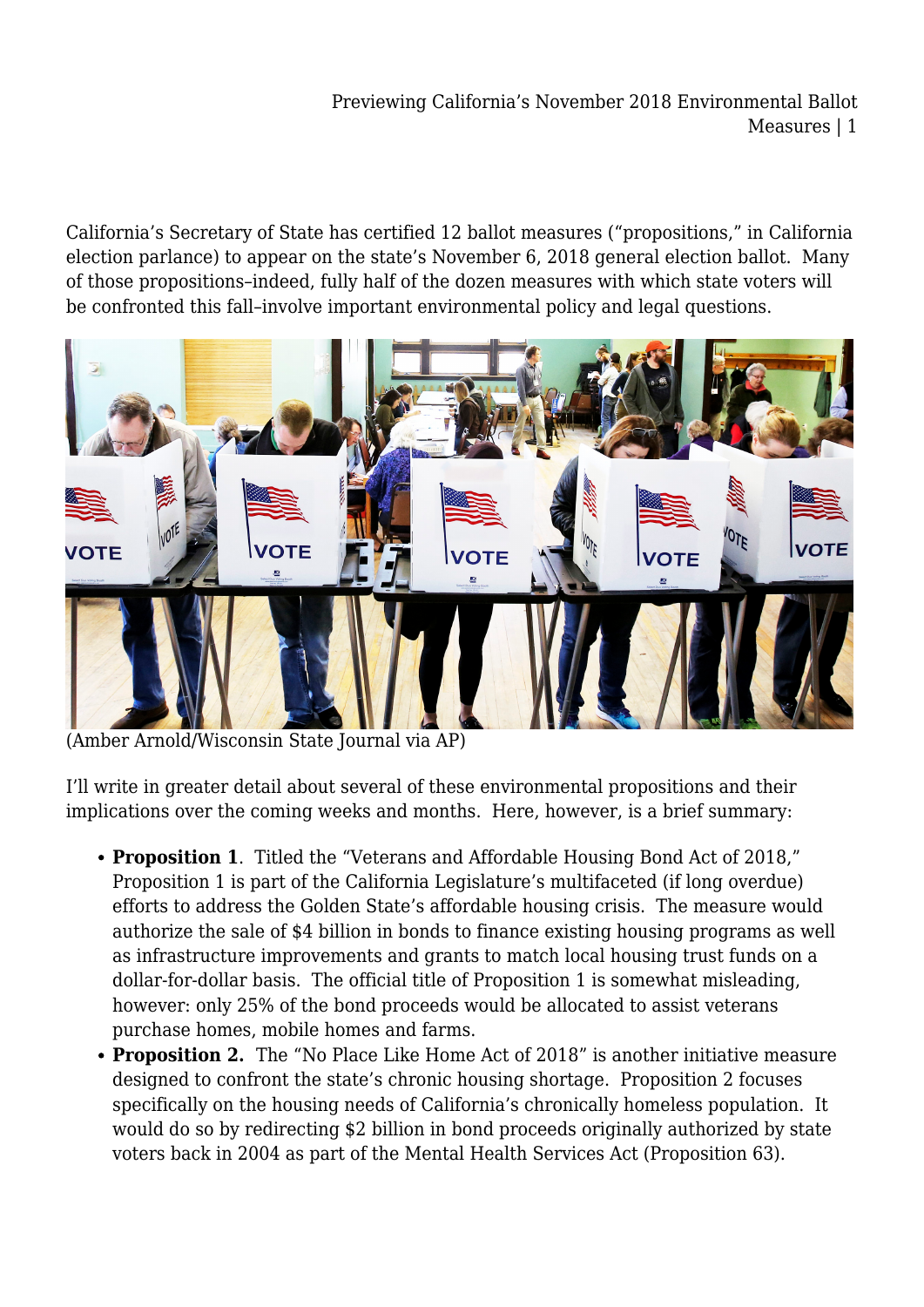- **Proposition 3.** The brainchild of longtime California environmental activist Jerry Meral, Proposition 3 would authorize \$8.87 billion in state bonds to finance improvements in safe drinking water and water infrastructure. The majority of these bond proceeds would be devoted to a variety of safe drinking water projects across California, along with watershed and state fisheries improvements. A smaller portion of the funds would go to finance wildlife habitat protection projects and dam repairs. Proposition 3 also has an important environmental justice component: in allocating funding for new water projects, the initiative gives priority to disadvantaged communities.
- **Proposition 6.** Unlike the other propositions on California's November 6th ballot, Proposition 6 is a referendum measure, one designed to repeal the unfortunatelydubbed "Gas Tax" legislation approved by the California Legislature as SB 1 in 2017, with strong backing from Governor Jerry Brown. SB 1 increased California's gasoline and diesel fuel taxes and vehicle fees by several billion dollars a year, both to finance road, highway and bridge repairs and to fund public transportation projects. Notably, Proposition 6 is sponsored and financed principally by the California Republican Party, which is overtly using the controversial measure to get Republican voters to the polls in November and, it fervently hopes, thereby preserve Republican incumbents in the U.S. House of Representatives and elect at least a handful of Republican candidates to state constitutional offices. Conversely, Governor Brown, the California Chamber of Commerce and state construction unions have formed an unusual political alliance to oppose Proposition 6 and keep SB 1 on the books. (Proposition 6 is the most controversial, politically-charged and expensive proposition on the November ballot; I'll offer a more detailed commentary on this measure in a future post.)
- **Proposition 10.** Yet another political response to the state's affordable housing crisis, Proposition 10 seeks to expand the ability of California's local governments to adopt rent control measures. Currently, the Costa-Hawkins Rental Housing Act, enacted by the Legislature in 1995, prohibits local governments from adopting a variety of rent control ordinances, including those that protect tenants renting singlefamily homes, condominiums and apartments built after 1995. Rent control has been a highly controversial topic for decades, and Proposition 10's appearance on the November ballot places the issue front-and-center for California housing advocates, landlords, economists, political pundits–and voters.
- **Proposition 12.** In recent years, California has been a national and international leader when it comes to animal welfare legislation. Proposition 2, enacted as an initiative measure by California voters in 2008, was a first-in-the-nation law designed to prohibit the confinement of certain farm animals (primarily egg-laying chickens) in cages that prevent them from turning around freely, lying down, standing up or fully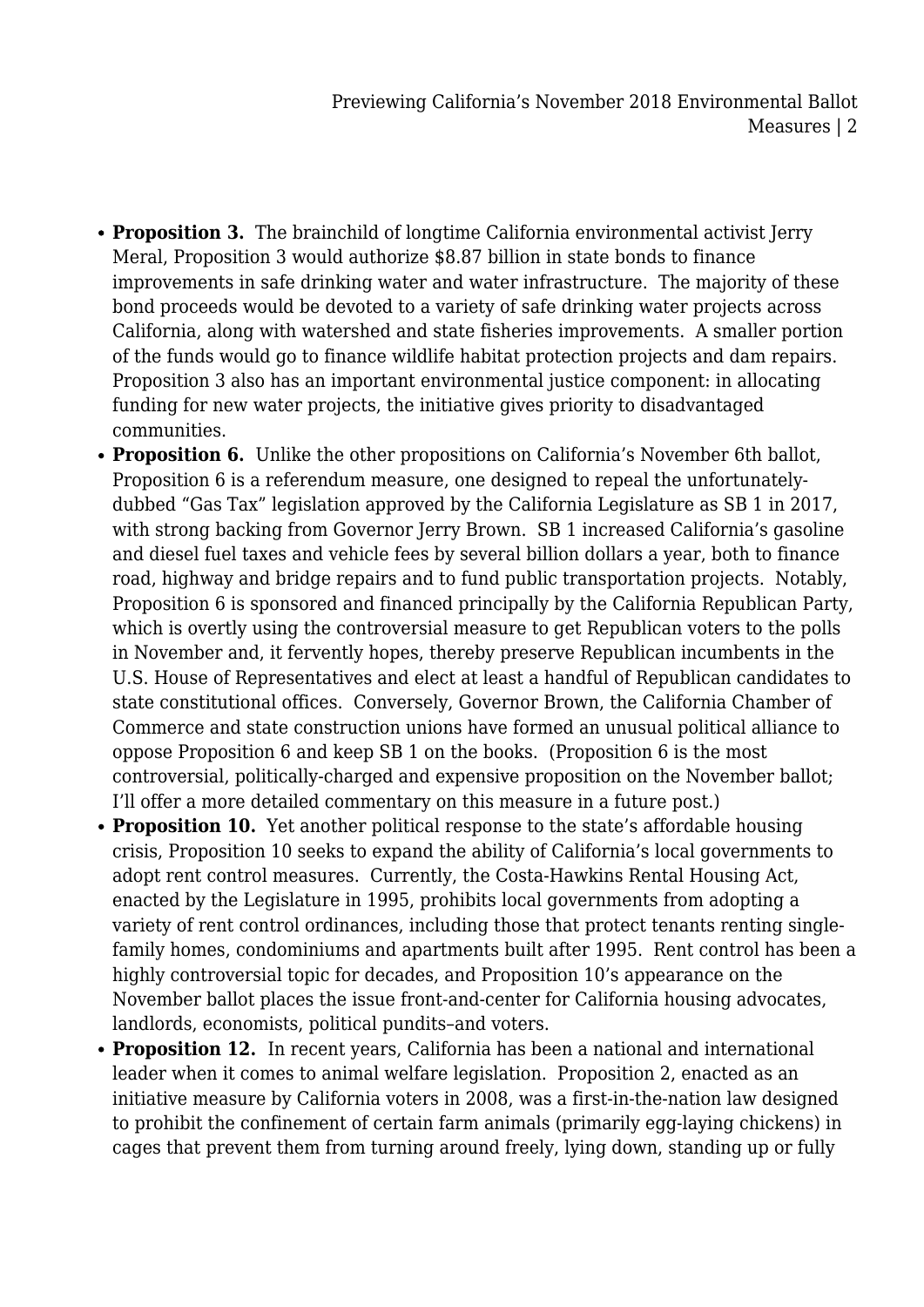extending their limbs. (Voters approved Proposition 2 by nearly a two-to-one margin, and in subsequent years several other states have followed California's lead by enacting similar farm animal protection laws.) Proposition 12, "The Prevention of Cruelty to Farm Animals Act," would expand upon Proposition 2's farm animal protections in several ways: if passed by the voters, it would ban the sale of meat derived from animals that are confined within certain areas; the measure would require that by 2021 all eggs sold in California be from hens raised according to the United Egg Producers' published cage-free guidelines; and Proposition 12 would dictate minimum square footage requirements for caged livestock.

Also noteworthy were two other environmental initiative measures that wound up being pulled from the November ballot at the 11th hour. First, paint companies had qualified for the November election an initiative measure that would have effectively absolved them from hundreds of millions of dollars in liability stemming from their past promotion and sale of toxic lead paint products. A Santa Clara County Superior Court judge had found the companies liable for those actions in 2000, a ruling ultimately upheld by the California Supreme Court. The misleadingly-titled "Healthy Homes & Schools Bond Act of 2018," in addition to wiping that ruling off the books, would have called on the State of California to sell \$2 billion in bonds to finance a publicly-funded lead paint abatement program. At the last minute, the paint companies and state Democratic lawmakers forged an agreement whereby the paint companies abandoned their initiative effort in exchange for legislators' promise to drop three bills that would have codified the companies' liability for their historic lead paint marketing practices.

Similarly, Democratic legislators and Governor Brown reluctantly agreed in late June to approve legislation sponsored by the soft drink industry that bans for 12 years local governments' ability to tax soda products. (Some cities, including Berkeley and San Francisco, had previously imposed such taxes, based primarily on public health concerns over sugar-laden soft drinks.) State officials did so in exchange for the industry's withdrawal of its already-qualified initiative measure that would have required a two-thirds public vote to approve *any* new fees or taxes adopted by local governments. Those state officials concluded that the soda tax preemption measure was the lesser of two evils.

Political polls consistently reveal that California voters strongly support the exercise of their "direct democracy" rights of initiative and referendum. And for nearly a century, a wide array of important environmental measures have been enacted (or repealed) by California's electorate. But the November 2018 general election ballot will be a high water mark in California political history when it comes to the unprecedented number of environmental propositions confronting state voters.